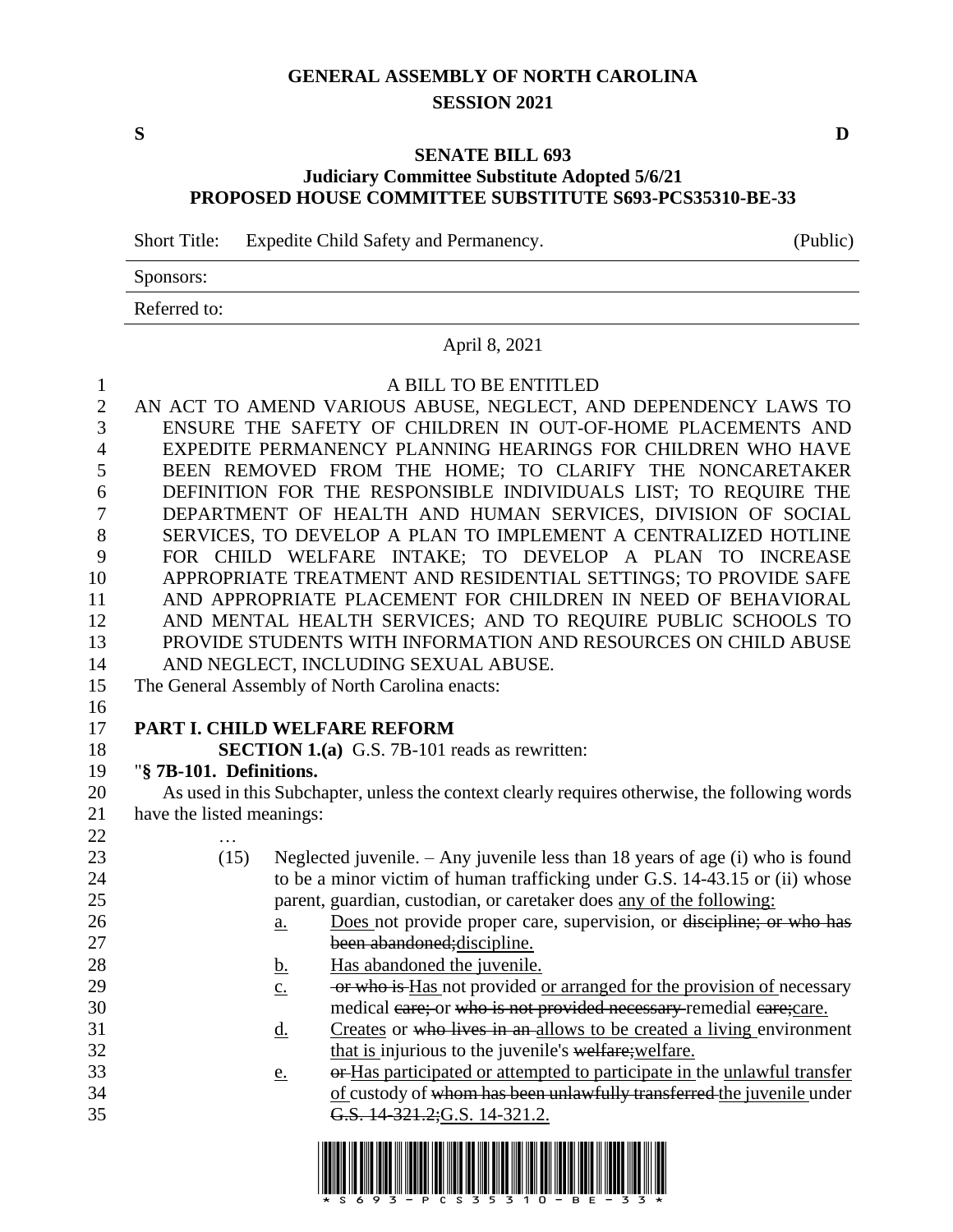| <b>General Assembly Of North Carolina</b> |            |                                                                                       | <b>Session 2021</b>                                                                               |
|-------------------------------------------|------------|---------------------------------------------------------------------------------------|---------------------------------------------------------------------------------------------------|
|                                           | <u>f.</u>  |                                                                                       | or who has been Has placed the juvenile for care or adoption in                                   |
|                                           |            | violation of law.                                                                     |                                                                                                   |
|                                           |            |                                                                                       | In determining whether a juvenile is a neglected juvenile, it is relevant whether                 |
|                                           |            |                                                                                       | that juvenile lives in a home where another juvenile has died as a result of                      |
|                                           |            |                                                                                       | suspected abuse or neglect or lives in a home where another juvenile has been                     |
|                                           |            |                                                                                       | subjected to abuse or neglect by an adult who regularly lives in the home.                        |
|                                           |            |                                                                                       |                                                                                                   |
| (18a)                                     |            |                                                                                       | <u>Relative. – An individual directly related to the juvenile by blood, marriage,</u>             |
|                                           |            |                                                                                       | or adoption, including, but not limited to, a grandparent, sibling, aunt, or                      |
|                                           | uncle.     |                                                                                       |                                                                                                   |
|                                           |            |                                                                                       | $\frac{(18a)(18b)}{18a}$ Responsible individual. - A parent, guardian, custodian, caretaker, or   |
|                                           |            |                                                                                       | individual responsible for subjecting a juvenile to human trafficking under                       |
|                                           |            |                                                                                       | G.S. 14-43.11, 14-43.12, or 14-43.13, who abuses or seriously neglects a                          |
|                                           | juvenile.  |                                                                                       |                                                                                                   |
|                                           |            |                                                                                       | $(18b)(18c)$ Return home or reunification. – Placement of the juvenile in the home of             |
|                                           |            |                                                                                       | either parent or placement of the juvenile in the home of a guardian or                           |
| $\ldots$ "                                |            | custodian from whose home the child was removed by court order.                       |                                                                                                   |
|                                           |            | <b>SECTION 1.(b)</b> G.S. 7B-1001(a)(5) reads as rewritten:                           |                                                                                                   |
| "(5)                                      |            |                                                                                       | An order under G.S. 7B-906.2(b) eliminating reunification, as defined by                          |
|                                           |            |                                                                                       | G.S. 7B-101(18b), G.S. 7B-101(18c), as a permanent plan by either of the                          |
|                                           | following: |                                                                                       |                                                                                                   |
|                                           | a.         | A parent who is a party and:                                                          |                                                                                                   |
|                                           | 1.         |                                                                                       | Has preserved the right to appeal the order in writing within 30                                  |
|                                           |            | days after entry and service of the order.                                            |                                                                                                   |
|                                           | 2.         |                                                                                       | A termination of parental rights petition or motion has not been                                  |
|                                           |            | filed within 65 days of entry and service of the order.                               |                                                                                                   |
|                                           | 3.         |                                                                                       | A notice of appeal of the order eliminating reunification is filed                                |
|                                           |            | within 30 days after the expiration of the 65 days.                                   |                                                                                                   |
|                                           | b.         |                                                                                       | A party who is a guardian or custodian with whom reunification is not                             |
|                                           |            | a permanent plan."                                                                    |                                                                                                   |
|                                           |            | <b>SECTION 1.(c)</b> G.S. 7B-302 reads as rewritten:                                  |                                                                                                   |
|                                           |            |                                                                                       | "§ 7B-302. Assessment by director; military affiliation; access to confidential information;      |
|                                           |            | notification of person making the report.                                             |                                                                                                   |
| (a3)                                      |            |                                                                                       | <b>Except where prohibited by federal law and notwithstanding other applicable State</b>          |
|                                           |            |                                                                                       | law, any of the following may request access to confidential information and records maintained   |
|                                           |            | pursuant to this Article by the Department or a county department of social services: |                                                                                                   |
| (1)                                       |            | An individual member of the North Carolina General Assembly.                          |                                                                                                   |
| (2)                                       |            |                                                                                       | A joint legislative oversight committee of the North Carolina General                             |
|                                           | Assembly.  |                                                                                       |                                                                                                   |
|                                           |            |                                                                                       | A request made pursuant to this subsection shall be made to the Department or to the director     |
|                                           |            |                                                                                       | of a county department of social services. The request shall be limited to purposes necessary for |
|                                           |            |                                                                                       | oversight of programs related to child protective services. Upon receiving a request pursuant to  |
|                                           |            |                                                                                       | this subsection, the Department shall coordinate with the county department of social services to |
|                                           |            |                                                                                       | obtain all necessary information or records responsive to the request. A county department of     |
|                                           |            |                                                                                       | social services shall provide the Department with all information and records, or copies of       |
|                                           |            |                                                                                       | records, as requested. The Department shall share the confidential information and make the       |
|                                           |            |                                                                                       | records concerning the child protective services case available to the requesting member or       |
|                                           |            |                                                                                       | committee for review. If the request is made to the director of a county department of social     |
|                                           |            |                                                                                       | services, the Department shall assist the director of the county department of social services in |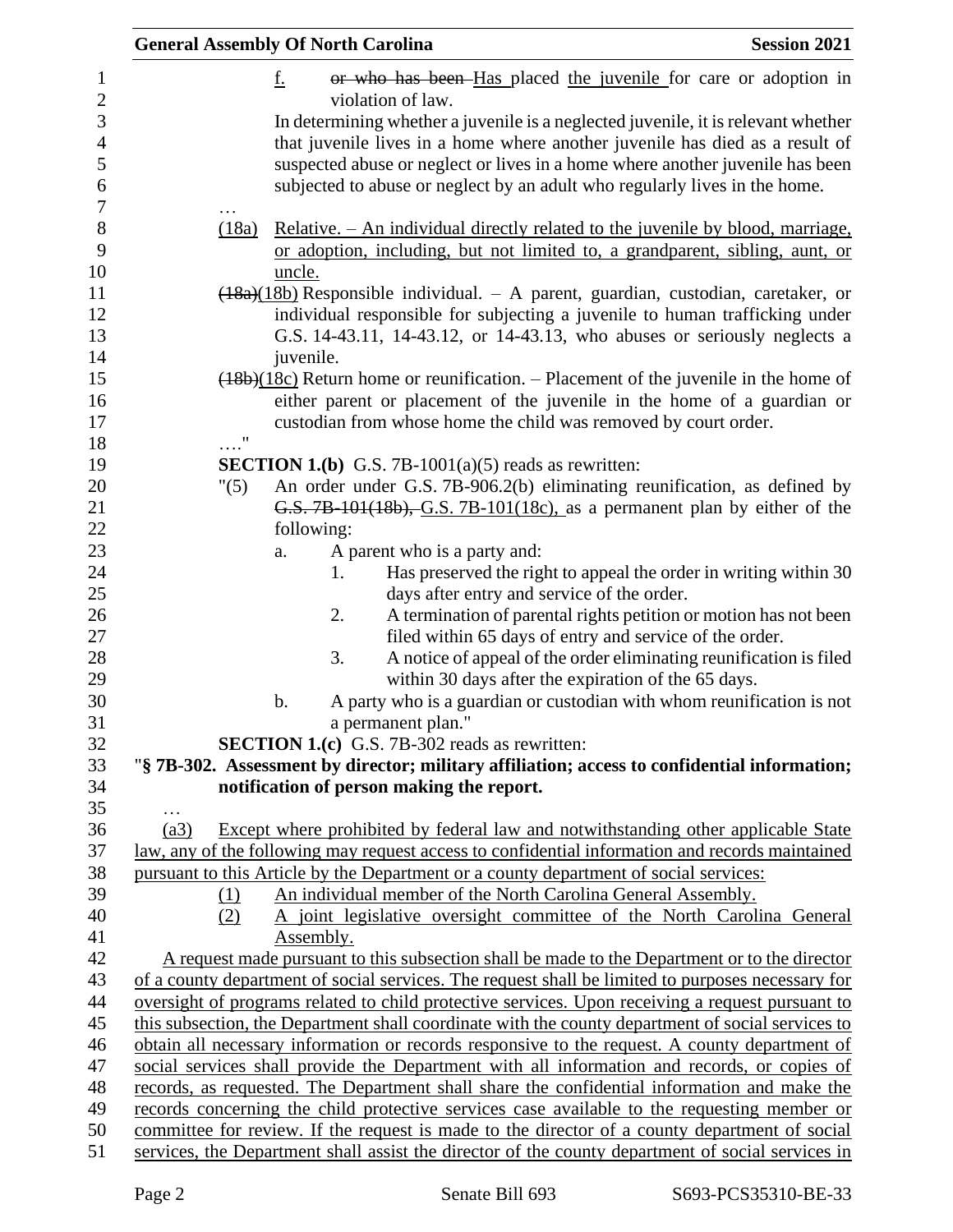|                            | <b>Session 2021</b><br><b>General Assembly Of North Carolina</b>                                                                                                                                    |
|----------------------------|-----------------------------------------------------------------------------------------------------------------------------------------------------------------------------------------------------|
| $\mathbf{1}$<br>$\sqrt{2}$ | fulfilling the request and providing all necessary information or records in accordance with this<br>subsection.                                                                                    |
| $\overline{3}$             | The confidential information or records shared pursuant to this subsection shall be the                                                                                                             |
| $\overline{4}$             | minimum necessary to satisfy the request. A member of the North Carolina General Assembly                                                                                                           |
| 5                          | or joint legislative oversight committee shall not retain or receive copies of any part of the                                                                                                      |
| $\boldsymbol{6}$           | information and records or take photographs or create electronic images of any information and                                                                                                      |
| $\boldsymbol{7}$           | records reviewed pursuant to a request under this subsection. All information and records shared                                                                                                    |
| $\, 8$                     | pursuant to this subsection shall be withheld from public inspection and maintained in a                                                                                                            |
| 9                          | confidential manner. The following information shall remain confidential and shall not be shared                                                                                                    |
| 10                         | or disclosed in response to a request for information and records made pursuant to this subsection:                                                                                                 |
| 11                         | The identity of a reporter.<br>(1)                                                                                                                                                                  |
| 12                         | Juvenile court records as set forth in Article 29 of Subchapter III of this<br>(2)                                                                                                                  |
| 13                         | Chapter.                                                                                                                                                                                            |
| 14                         | Any violation of subsection (a3) of this section shall be punishable as a Class 1<br>(a4)                                                                                                           |
| 15                         | misdemeanor.                                                                                                                                                                                        |
| 16                         | $\ldots$ <sup>"</sup>                                                                                                                                                                               |
| 17                         | <b>SECTION 1.(d)</b> G.S. 7B-505(b) reads as rewritten:                                                                                                                                             |
| 18                         | The court shall order the department of social services to make diligent efforts to<br>" $(b)$                                                                                                      |
| 19                         | notify relatives and other persons with legal custody of a sibling of the juvenile that the juvenile                                                                                                |
| 20                         | is in nonsecure custody and of any hearings scheduled to occur pursuant to G.S. 7B-506, unless                                                                                                      |
| 21                         | the court finds the notification would be contrary to the best interests of the juvenile. The                                                                                                       |
| 22                         | department of social services shall use due diligence to identify and notify adult relatives and                                                                                                    |
| 23                         | other persons with legal custody of a sibling of the juvenile within 30 days after the initial order                                                                                                |
| 24                         | removing custody. The department shall file with the court information regarding attempts made                                                                                                      |
| 25                         | to identify and notify adult relatives of the juvenile and persons with legal custody of a sibling                                                                                                  |
| 26                         | of the juvenile. In placing a juvenile in nonsecure custody under this section, the court shall first                                                                                               |
| 27                         | consider whether a relative of the juvenile is willing and able to provide proper care and                                                                                                          |
| 28                         | supervision of the juvenile in a safe home. If the court finds that the relative is willing and able                                                                                                |
| 29                         | to provide proper care and supervision in a safe home, then the court shall order placement of the                                                                                                  |
| 30                         | juvenile with the relative unless the court finds that placement with the relative would be contrary                                                                                                |
| 31                         | to the best interests of the juvenile."                                                                                                                                                             |
| 32                         | <b>SECTION 1.(e)</b> G.S. 7B-903 is amended by adding a new subsection to read:                                                                                                                     |
| 33                         | If the court does not place the juvenile with a relative, the court may consider whether<br>"(a4)                                                                                                   |
| 34<br>35                   | nonrelative kin or other persons with legal custody of a sibling of the juvenile are willing and                                                                                                    |
| 36                         | able to provide proper care and supervision of the juvenile in a safe home. The court may order<br>the department to notify the juvenile's State-recognized tribe of the need for nonsecure custody |
| 37                         | for the purpose of locating relatives or nonrelative kin for placement. The court may order                                                                                                         |
| 38                         | placement of the juvenile with nonrelative kin if the court finds the placement is in the juvenile's                                                                                                |
| 39                         | best interests."                                                                                                                                                                                    |
| 40                         | <b>SECTION 1.(f)</b> G.S. 7B-903.1(c) reads as rewritten:                                                                                                                                           |
| 41                         | If a juvenile is removed from the home and placed in the custody or placement<br>" $(c)$                                                                                                            |
| 42                         | responsibility of a county department of social services, the director shall not allow unsupervised                                                                                                 |
| 43                         | visitation with or return physical custody of the juvenile to the parent, guardian, custodian, or                                                                                                   |
| 44                         | caretaker without a hearing at which the court finds that the juvenile will receive proper care and                                                                                                 |
| 45                         | supervision in a safe home. Before a county department of social services may recommend                                                                                                             |
| 46                         | unsupervised visits or return of physical custody of the juvenile-juvenile, whichever occurs first,                                                                                                 |
| 47                         | to the parent, guardian, custodian, or caretaker from whom the juvenile was removed, a county                                                                                                       |
| 48                         | department of social services shall first observe that parent, guardian, custodian, or caretaker with                                                                                               |
| 49                         | the juvenile for at least two visits that support a recommendation to return physical custody. the                                                                                                  |
| 50                         | recommendation. Each observation visit shall consist of an observation of not less than one hour                                                                                                    |
| 51                         | with the juvenile, and each observation visit shall be conducted at least seven days apart. apart,                                                                                                  |
|                            |                                                                                                                                                                                                     |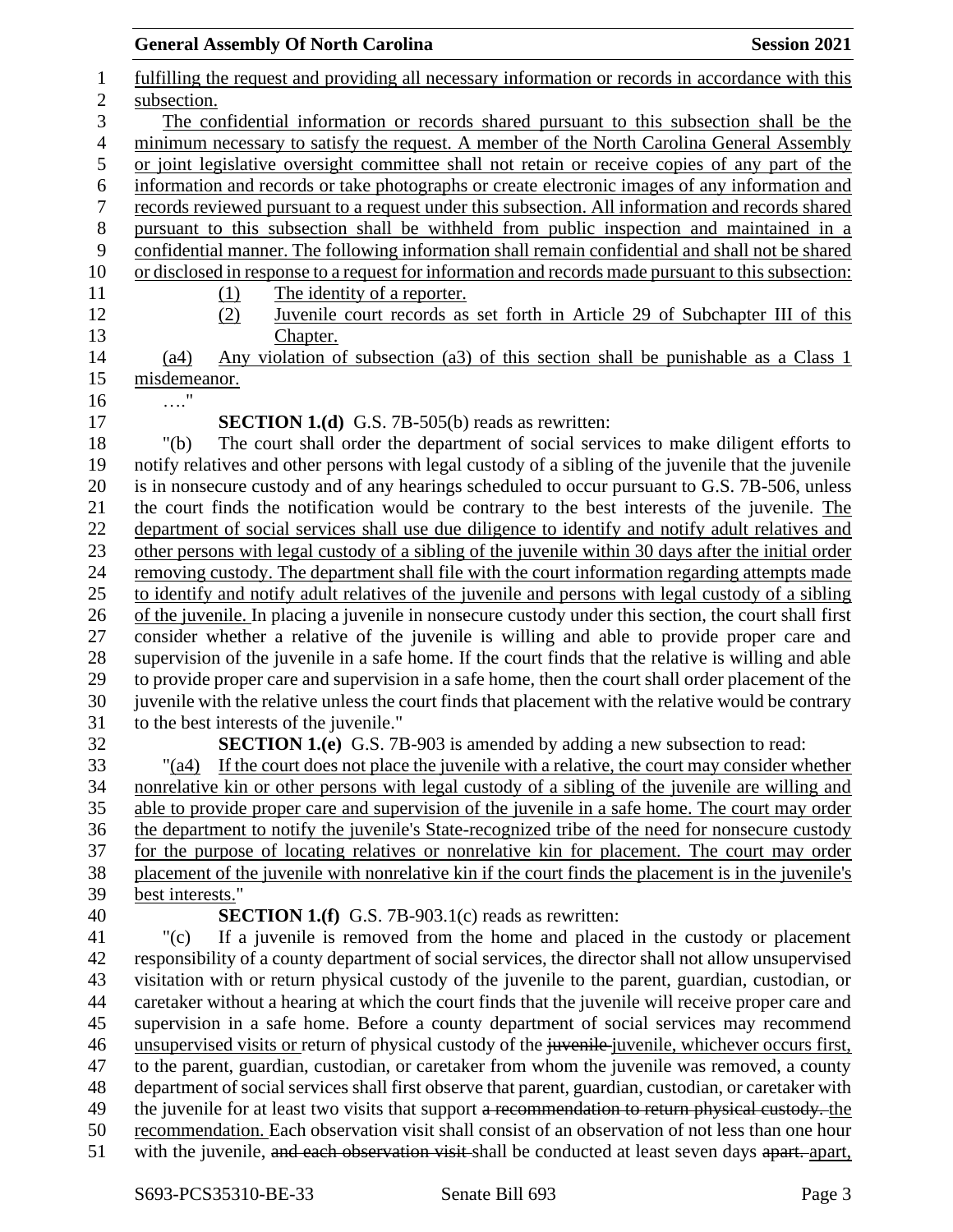# **General Assembly Of North Carolina Session 2021**

 and shall occur within 30 days of the hearing at which the department of social services makes the recommendation. A department of social services shall provide documentation of any observation visits that it conducts to the court for its consideration as to whether unsupervised visits or physical custody should be returned granted to the parent, guardian, custodian, or caretaker from whom the juvenile was removed."

**SECTION 1.(g)** G.S. 7B-905.1 is amended by adding a new subsection to read:

 "(b1) When visitation, whether supervised or unsupervised, is ordered between a juvenile who is placed in or continued in the custody or placement responsibility of a county department of social services and a parent, a parent's positive result from a drug screen alone is insufficient to deny the parent court-ordered visitation with the juvenile. For parents with unsupervised visitation that have a positive result from a drug screen, the department of social services shall expeditiously file a motion for review and request that a hearing be scheduled within 30 days for the court to review the visitation plan to ensure the safety of the child. While the motion is pending, the director may temporarily impose supervision requirements to all or part of the visitation plan. The director shall promptly communicate the limited and temporary change in the visitation plan to the affected party. Nothing in this subsection prevents a visit from being cancelled if, at the time that visitation between the parent and the juvenile occurs, a parent is under the influence of drugs or alcohol and exhibits behavior that may create an unsafe environment for a child, or the parent appears to be actively impaired."

**SECTION 1.(h)** G.S. 7B-906.1 reads as rewritten:

"**§ 7B-906.1. Review and permanency planning hearings.**

 (a) The court shall conduct a review or permanency planning hearing within 90 days from the date of the initial dispositional hearing held pursuant to G.S. 7B-901. Review or permanency 24 planning hearings shall be held at least every six months thereafter. Within 12 months of the date 25 of the initial order removing custody, there shall be a review If custody has not been removed 26 from a parent, guardian, caretaker, or custodian, the hearing shall be designated as a permanency 27 planning review hearing. Review hearings after the initial permanency planning If custody has been removed from a parent, guardian, or custodian, the hearing shall be designated as a 29 permanency planning hearings. Permanency planning hearings shall be held at least every six months thereafter or earlier as set by the court to review the progress made in finalizing the permanent plan for the juvenile, or if necessary, to make a new permanent plan for the juvenile.hearing.

…

 (c) At each hearing, the court shall consider information from the parents, the juvenile, the guardian, any person providing care for the juvenile, the custodian or agency with custody, the guardian ad litem, and any other person or agency that will aid in the court's review. The court shall provide any person providing care for the juvenile the opportunity to address the court regarding the juvenile's well-being. The court may consider any evidence, including hearsay evidence as defined in G.S. 8C-1, Rule 801, or testimony or evidence from any person that is not a party, that the court finds to be relevant, reliable, and necessary to determine the needs of the juvenile and the most appropriate disposition.

 (d) At each hearing, the court shall consider the following criteria and make written findings regarding those that are relevant:

- (1) Services which have been offered to prevent the removal or reunite the juvenile with either parent whether or not the juvenile resided with the parent at the time of removal or the guardian or custodian from whom the child was removed.
- (1a) Reports on the juvenile's continuation in the home of the parent, guardian, or custodian; the appropriateness of the juvenile's continuation in that home; and the goals of the family services plan. If the juvenile is removed from the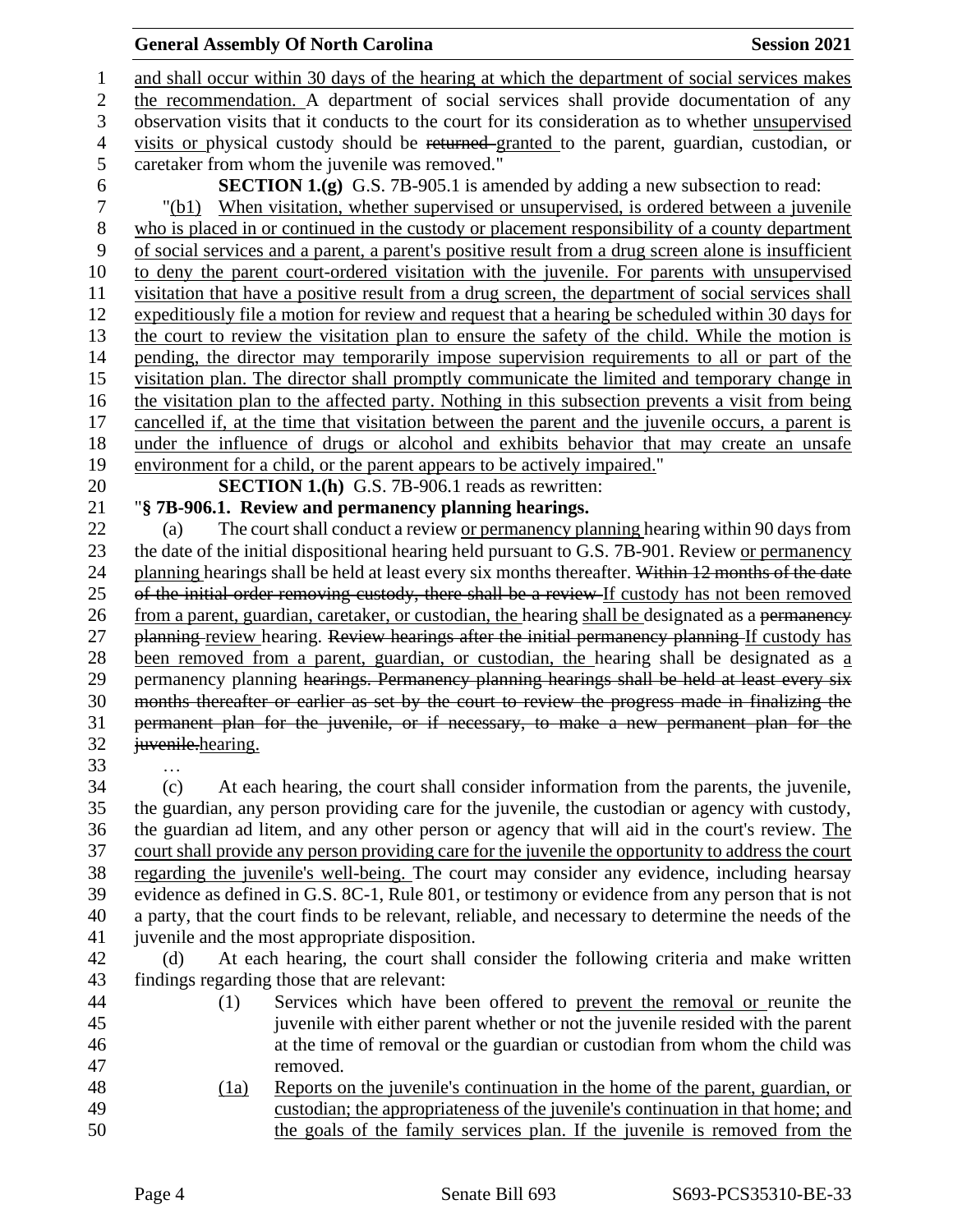|                          |     | <b>General Assembly Of North Carolina</b>                                                                                                                                                      | <b>Session 2021</b> |
|--------------------------|-----|------------------------------------------------------------------------------------------------------------------------------------------------------------------------------------------------|---------------------|
|                          |     | custody of a parent, guardian, or custodian at a review hearing, the court shall                                                                                                               |                     |
|                          |     | schedule a permanency planning hearing within 30 days of the review hearing.                                                                                                                   |                     |
|                          | (6) | When and if termination of parental rights should be considered.                                                                                                                               |                     |
|                          |     |                                                                                                                                                                                                |                     |
| (d1)                     |     | At any review hearing, an order that removes the juvenile from a parent, guardian, or                                                                                                          |                     |
|                          |     | custodian shall only be made when the court makes a written finding of any of the following:                                                                                                   |                     |
|                          | (1) | At least one factor set forth in G.S. 7B-503(a)(1) through (4), and the juvenile<br>has experienced or is at substantial risk of experiencing physical or emotional                            |                     |
|                          |     | harm as a result.                                                                                                                                                                              |                     |
|                          | (2) | Since the completion of the initial disposition hearing in accordance with                                                                                                                     |                     |
|                          |     | G.S. 7B-901, at least one factor specified in G.S. 7B-901(c) has occurred and                                                                                                                  |                     |
|                          |     | the juvenile has experienced or is at substantial risk of experiencing physical                                                                                                                |                     |
|                          |     | or emotional harm as a result.                                                                                                                                                                 |                     |
|                          | (3) | The parent, guardian, custodian, or caretaker consents to the order of removal.                                                                                                                |                     |
| (d2)                     |     | Review hearings have the purpose of reviewing the progress of the parent, guardian,                                                                                                            |                     |
|                          |     | or custodian with their court-ordered services. The parent, guardian, or custodian shall complete                                                                                              |                     |
|                          |     | court-ordered services within 12 months from the date of the filing of the petition, demonstrate                                                                                               |                     |
|                          |     | that the circumstances precipitating the Department's involvement with the family have been                                                                                                    |                     |
|                          |     | resolved to the satisfaction of the court, and provide a safe home for the juvenile. Absent                                                                                                    |                     |
|                          |     | extraordinary circumstances, when the parent, guardian, or custodian has successfully completed                                                                                                |                     |
|                          |     | the court-ordered services and the juvenile is residing in a safe home, the court shall terminate                                                                                              |                     |
|                          |     | its jurisdiction in accordance with this subsection or G.S. 7B-911.                                                                                                                            |                     |
| (e)                      |     | At any permanency planning hearing where the juvenile is not placed with a parent,                                                                                                             |                     |
|                          |     | the court shall additionally consider the following criteria and make written findings regarding                                                                                               |                     |
| those that are relevant: |     |                                                                                                                                                                                                |                     |
|                          |     |                                                                                                                                                                                                |                     |
|                          | (3) | Where the juvenile's placement with a parent is unlikely within six months,                                                                                                                    |                     |
|                          |     | whether adoption should be pursued and, if so, any barriers to the juvenile's                                                                                                                  |                     |
|                          |     | adoption, adoption, including when and if termination of parental rights should                                                                                                                |                     |
|                          |     | be considered.                                                                                                                                                                                 |                     |
|                          |     |                                                                                                                                                                                                |                     |
| (k)                      |     | If at any time a juvenile has been removed from a parent and legal custody is placed                                                                                                           |                     |
|                          |     | with a awarded to either parent or findings are made in accordance with subsection (n) of this<br>section, the court shall be relieved of the duty to conduct periodic judicial reviews of the |                     |
|                          |     | placement. The court shall not waive or refuse to conduct a permanency planning hearing if a                                                                                                   |                     |
|                          |     | party files a motion seeking the hearing.                                                                                                                                                      |                     |
| (k1)                     |     | The court shall not waive or refuse to conduct a review hearing if a party files a motion                                                                                                      |                     |
|                          |     | seeking the review hearing.                                                                                                                                                                    |                     |
| .                        |     |                                                                                                                                                                                                |                     |
| (n)                      |     | Notwithstanding other provisions of this Article, the court may waive the holding of                                                                                                           |                     |
|                          |     | hearings required by this section, may require written reports to the court by the agency or person                                                                                            |                     |
|                          |     | holding custody in lieu of review permanency planning hearings, or order that review                                                                                                           |                     |
|                          |     | permanency planning hearings be held less often than every six months if the court finds by clear,                                                                                             |                     |
|                          |     | cogent, and convincing evidence each of the following:                                                                                                                                         |                     |
|                          |     |                                                                                                                                                                                                |                     |
|                          | (3) | Neither the juvenile's best interests nor the rights of any party require that                                                                                                                 |                     |
|                          |     | review permanency planning hearings be held every six months.                                                                                                                                  |                     |
|                          |     |                                                                                                                                                                                                |                     |
|                          |     | The court may not waive or refuse to conduct a review-hearing if a party files a motion                                                                                                        |                     |
|                          |     | seeking the review. hearing. However, if a guardian of the person has been appointed for the                                                                                                   |                     |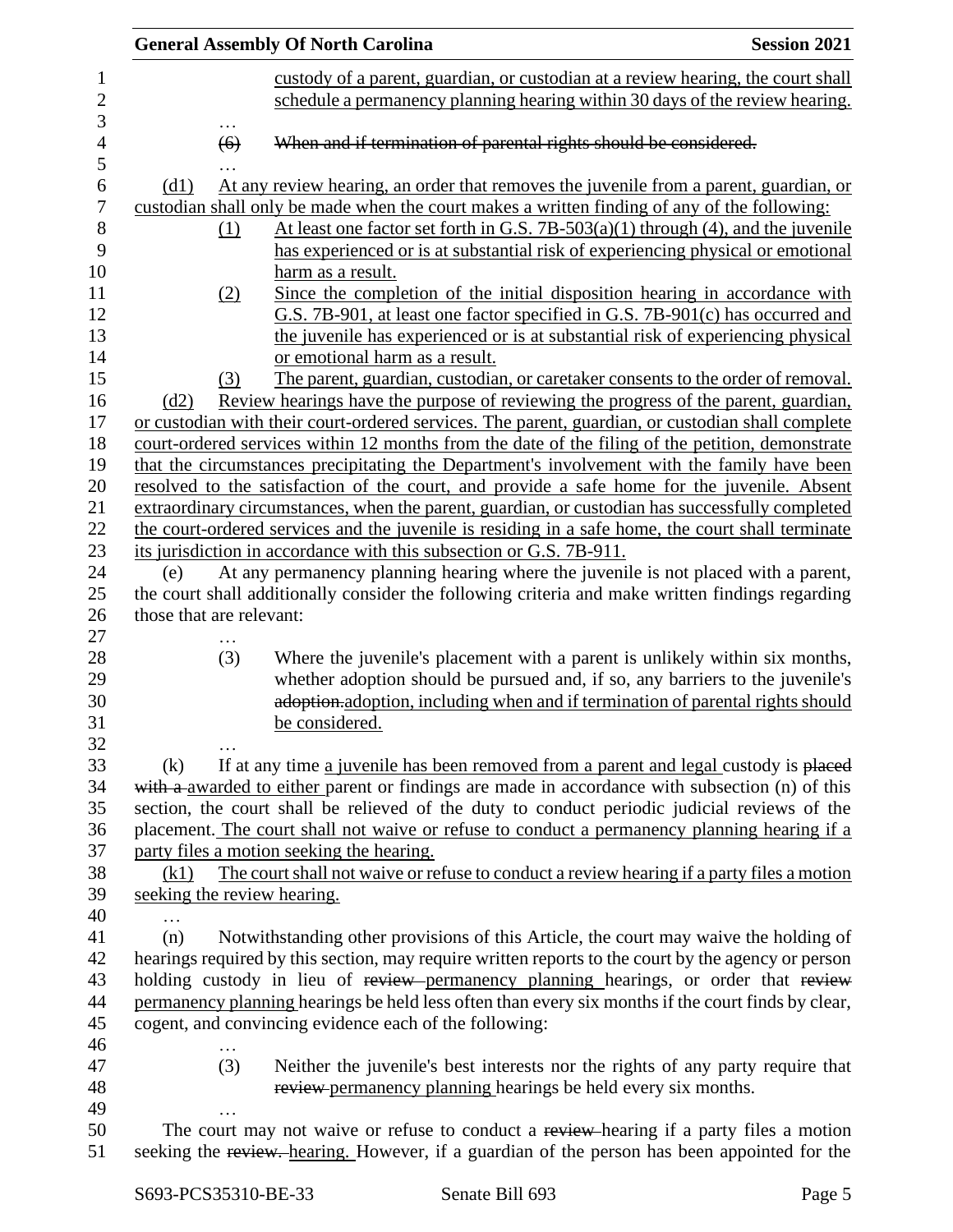juvenile and the court has also made findings in accordance with subsection (n) of this section that guardianship is the permanent plan for the juvenile, the court shall proceed in accordance with G.S. 7B-600(b). …." **SECTION 1.(i)** G.S. 131D-10.6A(a) reads as rewritten: "(a) The Division of Social Services, Department of Health and Human Services, shall require a minimum of 30 hours of preservice training for foster care parents either prior to licensure or within six months from the date a provisional license is issued pursuant to G.S.131D-10.3, and a mandated minimum of 10 hours of continuing education for all foster care parents annually after the year in which a license is obtained. As part of licensure, the training shall include a module that is created and made available by the Department that explains, at a minimum, the roles and obligations of a foster parent in judicial proceedings conducted under Subchapter I of Chapter 7B of the General Statutes." **SECTION 1.(j)** G.S. 7B-905(b) is repealed. **SECTION 1.(k)** G.S. 7B-906.2(b) reads as rewritten: "(b) At any permanency planning hearing, the court shall adopt concurrent permanent plans and shall identify the primary plan and secondary plan. Reunification shall be a primary or secondary plan unless the court made written findings under G.S. 7B-901(c) or G.S. 7B-906.1(d)(3), the permanent plan is or has been achieved in accordance with subsection (a1) of this section, or the court makes written findings that reunification efforts clearly would be unsuccessful or would be inconsistent with the juvenile's health or safety. The finding that reunification efforts clearly would be unsuccessful or inconsistent with the juvenile's health or safety may be made at any permanency planning hearing. Unless permanence has been achieved, the court shall order the county department of social services to make efforts toward finalizing the primary and secondary permanent plans and may specify efforts that are reasonable to timely achieve permanence for the juvenile." **SECTION 1.(***l***)** G.S. 7B-1103(a) reads as rewritten: "(a) A petition or motion to terminate the parental rights of either or both parents to his, her, or their minor juvenile may only be filed by one or more of the following: … 31 (5) Any person with whom the juvenile has resided for a continuous period of two years 18 months or more next preceding the filing of the petition or motion. …." **SECTION 1.(m)** This section becomes effective October 1, 2021, and applies to actions filed or pending on or after that date. **PART II. HUMAN TRAFFICKING NOTICE TO NONCARETAKER CLARIFICATION SECTION 2.(a)** G.S. 7B-320 reads as rewritten: "**§ 7B-320. Notification to individual determined to be a responsible individual.** (a) After the completion of an investigative assessment response that results in a determination of abuse or serious neglect and the identification of a responsible individual, the director shall personally deliver written notice of the determination to the identified individual in an expeditious manner. (a1) If the director determines that the juvenile is the victim of human trafficking by an individual other than the juvenile's parent, guardian, custodian, or caretaker, the director shall cooperate with the local law enforcement agency and district attorney to determine the safest way, if possible, to provide notification to the identified responsible individual. If the director does not provide notification in accordance with this subsection, the director shall document the reason and basis for not providing the notification. The director shall not provide notification to the responsible individual or proceed further under this Article if notification is likely to cause any of the following to occur: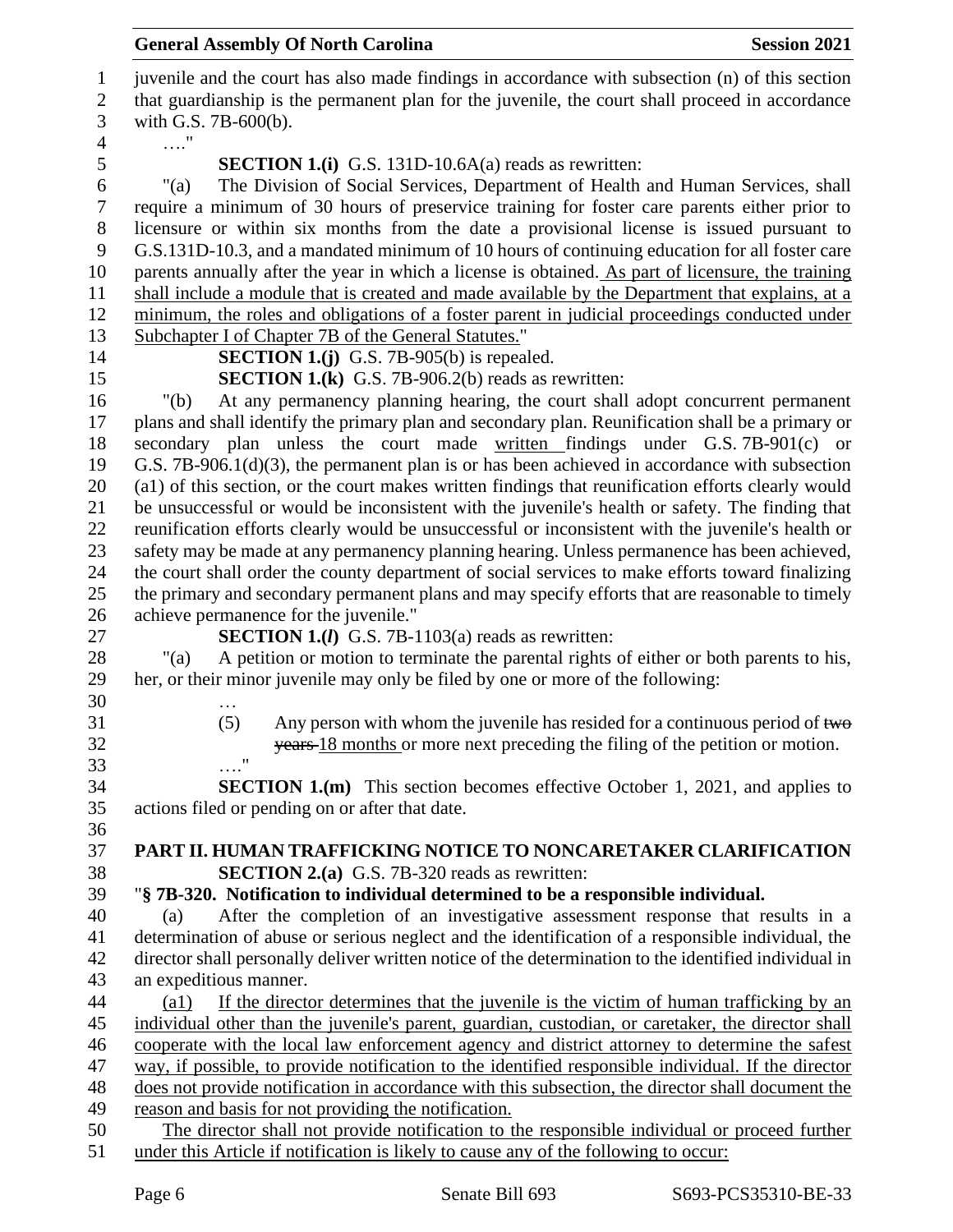|            |     | <b>General Assembly Of North Carolina</b>                                                         | <b>Session 2021</b> |
|------------|-----|---------------------------------------------------------------------------------------------------|---------------------|
|            | (1) | Cause mental or physical harm or danger to the juvenile.                                          |                     |
|            | (2) | Undermine an ongoing or future criminal investigation.                                            |                     |
|            | (3) | Jeopardize the State's ability to prosecute the identified responsible individual.                |                     |
| $\ldots$ " |     |                                                                                                   |                     |
|            |     | <b>SECTION 2.(b)</b> This section becomes effective October 1, 2021.                              |                     |
|            |     | PART III. IMPLEMENTATION OF STATEWIDE CPS HOTLINE                                                 |                     |
|            |     | <b>SECTION 3.(a)</b> The Department of Health and Human Services shall develop an                 |                     |
|            |     | operational plan to create and implement a statewide child protective services (CPS) hotline. The |                     |
|            |     | Department shall establish a planning and evaluation team consisting of three child welfare staff |                     |
|            |     | representing at least three county departments of social services that will provide input on the  |                     |
|            |     | plan. The plan shall include, at a minimum, all of the following:                                 |                     |
|            | (1) | A fiscal analysis on the creation and implementation of a statewide CPS<br>hotline.               |                     |
|            | (2) | Quantify the total upfront, one-time costs to implement the statewide CPS                         |                     |
|            |     | hotline, including any State or county savings that would be incurred through                     |                     |
|            |     | the full implementation of and transition to a statewide CPS hotline.                             |                     |
|            | (3) | Recommendations on the operational needs for the statewide CPS hotline,                           |                     |
|            |     | including adequate staffing levels to ensure a responsive and timely system.                      |                     |
|            | (4) | Evaluation of whether a county may opt out of the statewide CPS hotline.                          |                     |
|            | (5) | Recommendations of defined measures, goals, and service level agreements                          |                     |
|            |     | to evaluate the performance of the hotline.                                                       |                     |
|            | (6) | A time line for implementation of the statewide CPS hotline that is aligned                       |                     |
|            |     | and coordinated with the Department of Health and Human Services, Division                        |                     |
|            |     | of Social Services, and local county departments of social services, including                    |                     |
|            |     | the implementation of intake and assessment technology as a precondition to                       |                     |
|            |     | the operation of a statewide CPS hotline.                                                         |                     |
|            | (7) | An assessment of the feasibility of an integrated statewide CPS hotline for                       |                     |
|            |     | both child protective services and adult protective services.                                     |                     |
|            |     | <b>SECTION 3.(b)</b> The Department shall submit the operational plan to the Joint                |                     |
|            |     | Legislative Oversight Committee on Health and Human Services no later than September 1,           |                     |
| 2022.      |     |                                                                                                   |                     |
|            |     | PART IV. DEVELOP A PLAN TO INCREASE APPROPRIATE TREATMENT AND                                     |                     |
|            |     | <b>RESIDENTIAL SETTINGS</b>                                                                       |                     |
|            |     | <b>SECTION 4.(a)</b> The Department of Health and Human Services shall develop a plan             |                     |
|            |     | to increase the supply of appropriate treatment and residential settings for minors in need of    |                     |
|            |     | behavioral and mental health services. The Department shall work in consultation with             |                     |
|            |     | representatives from the local management entities/managed care organizations (LME/MCOs),         |                     |
|            |     | the county departments of social services, the Division of Juvenile Justice, the North Carolina   |                     |
|            |     | Healthcare Association, and other key stakeholders to resolve the barriers to clinical care and   |                     |
|            |     | identify a process to quickly place children into appropriate treatment and residential settings. |                     |
|            |     | The plan shall address minors that are in the custody of a county department of social services   |                     |
|            |     | and minors who are not, and include, at a minimum, all of the following:                          |                     |
|            | (1) | A description of the need and current adequacy of available resources across                      |                     |
|            |     | North Carolina.                                                                                   |                     |
|            | (2) | Specific and measurable action steps for increasing the supply of appropriate                     |                     |
|            |     | and least restrictive services and settings.                                                      |                     |
|            | (3) | A time line for increasing the supply of appropriate and least restrictive                        |                     |
|            |     | services and settings.                                                                            |                     |
|            |     |                                                                                                   |                     |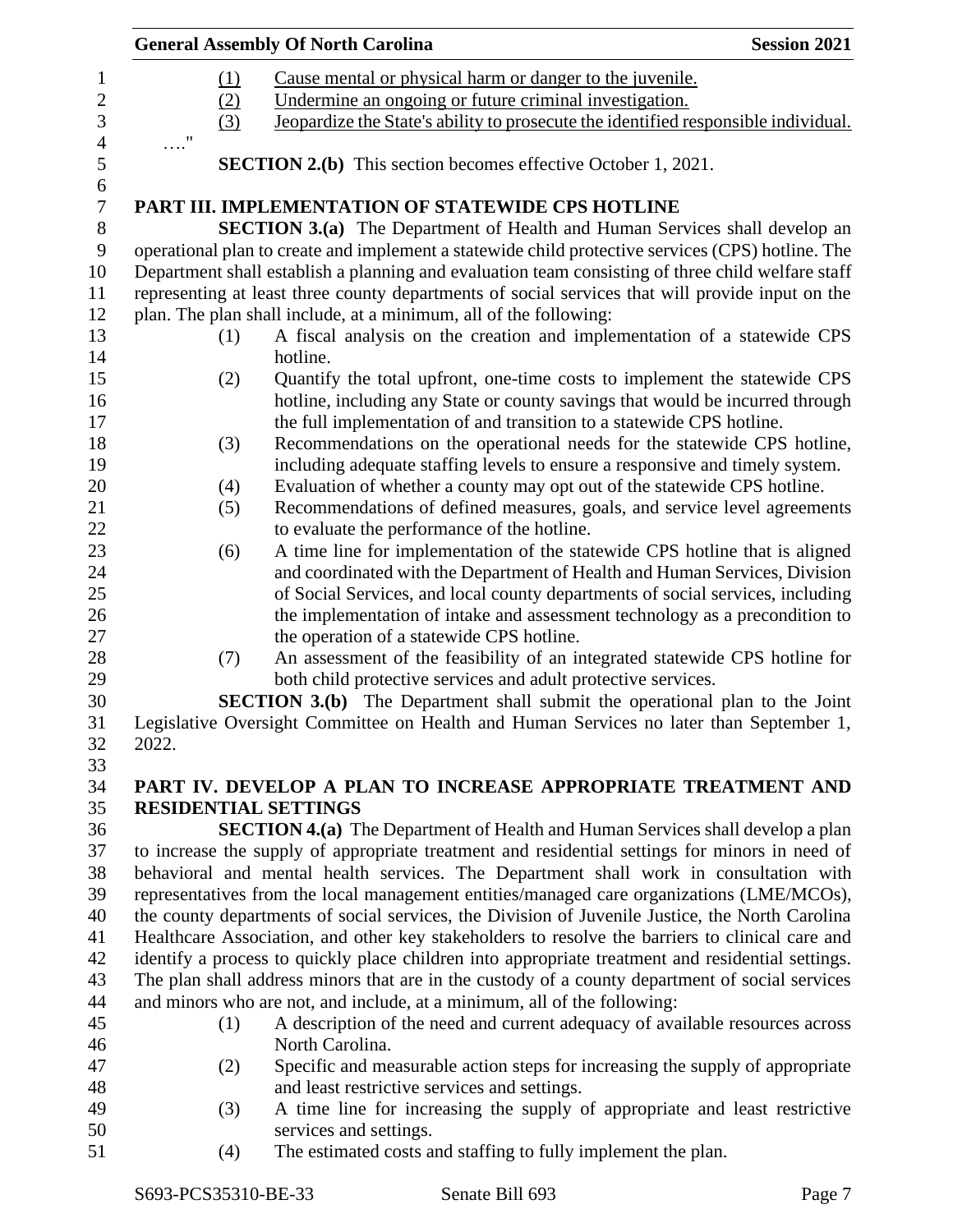|                                        | <b>General Assembly Of North Carolina</b>                                                                                                                                                                                                    | <b>Session 2021</b> |
|----------------------------------------|----------------------------------------------------------------------------------------------------------------------------------------------------------------------------------------------------------------------------------------------|---------------------|
| 1<br>$\sqrt{2}$<br>3<br>$\overline{4}$ | <b>SECTION 4.(b)</b> The Department shall submit the plan to the Joint Legislative<br>Oversight Committee on Health and Human Services no later than October 1, 2021.<br><b>SECTION 4.(c)</b> This section is effective when it becomes law. |                     |
| 5                                      | PART V. PROVIDE SAFE AND APPROPRIATE PLACEMENT FOR CHILDREN IN                                                                                                                                                                               |                     |
| 6                                      | NEED OF BEHAVIORAL AND MENTAL HEALTH SERVICES                                                                                                                                                                                                |                     |
| $\tau$<br>8                            | <b>SECTION 5.(a)</b> Article 9 of Chapter 7B of the General Statutes is amended by<br>adding a new section to read:                                                                                                                          |                     |
| 9                                      | "§ 7B-903.2. Presentation at a hospital for mental health treatment.                                                                                                                                                                         |                     |
| 10                                     | If a juvenile in the custody of a department of social services presents to a hospital<br>(a)                                                                                                                                                |                     |
| 11                                     | emergency department for mental health treatment, the director of the county department of                                                                                                                                                   |                     |
| 12                                     | social services (the director) shall contact the appropriate local management entity/managed care                                                                                                                                            |                     |
| 13                                     | organization (LME/MCO). If a determination is made that the juvenile should not remain at the                                                                                                                                                |                     |
| 14                                     | hospital and no appropriate placement is immediately available, the director of the county                                                                                                                                                   |                     |
| 15                                     | department of social services should contact the LME/MCO within 24 hours of the admission to                                                                                                                                                 |                     |
| 16                                     | request an assessment.                                                                                                                                                                                                                       |                     |
| 17                                     | The LME/MCO must provide the care coordination and quality management required<br>(b)                                                                                                                                                        |                     |
| 18                                     | by G.S. $122C-115.4(b)(5)$ , and arrange for an assessment by the child's clinical provider, a                                                                                                                                               |                     |
| 19                                     | provider with the hospital, or other qualified licensed clinician, within five business days                                                                                                                                                 |                     |
| 20                                     | following notification from the director.                                                                                                                                                                                                    |                     |
| 21                                     | Based on the findings and recommendations of the assessment, one of the following<br>(c)                                                                                                                                                     |                     |
| 22                                     | must occur:                                                                                                                                                                                                                                  |                     |
| 23                                     | If the comprehensive clinical assessment recommends a traditional foster<br>(1)                                                                                                                                                              |                     |
| 24                                     | home or a Level I group home, the director shall identify and provide the                                                                                                                                                                    |                     |
| 25                                     | placement within five business days.                                                                                                                                                                                                         |                     |
| 26                                     | the assessment recommends a level of care which requires prior<br>(2)<br>If -                                                                                                                                                                |                     |
| 27                                     | authorization by the LME/MCO, the LME/MCO shall (i) authorize the level                                                                                                                                                                      |                     |
| 28                                     | of care and identify appropriate providers within five business days and (ii)                                                                                                                                                                |                     |
| 29                                     | assign a care coordinator for the duration that the LME/MCO provides                                                                                                                                                                         |                     |
| 30                                     | services to the juvenile. The director shall place the juvenile within five                                                                                                                                                                  |                     |
| 31                                     | business days once an appropriate level of care has been authorized and                                                                                                                                                                      |                     |
| 32                                     | providers identified.                                                                                                                                                                                                                        |                     |
| 33<br>34                               | The county department of social services (DSS) is responsible for transporting the juvenile<br>placed pursuant to this subsection within five busines days.                                                                                  |                     |
| 35                                     | The hospital and the LME/MCO shall provide DSS access to the juvenile during the<br>(d)                                                                                                                                                      |                     |
| 36                                     | juvenile's hospital stay. DSS shall provide ongoing case management, virtually or in person, to                                                                                                                                              |                     |
| 37                                     | address the juvenile's educational and social needs during the hospital stay.                                                                                                                                                                |                     |
| 38                                     | If, on completion of the assessment, the director or LME/MCO is unable to identify<br>(e)                                                                                                                                                    |                     |
| 39                                     | an appropriate available placement or provider for the juvenile, or if the recommended level of                                                                                                                                              |                     |
| 40                                     | care differs from the authorized level of care, the director shall immediately notify the                                                                                                                                                    |                     |
| 41                                     | Department of Health and Human Services' Rapid Response Team. Pursuant to 7B-302(a1)(1),                                                                                                                                                     |                     |
| 42                                     | the director is required to disclose confidential information to a State or local government entity                                                                                                                                          |                     |
| 43                                     | in order to protect a juvenile from abuse or neglect. All confidential information disclosed to the                                                                                                                                          |                     |
| 44                                     | Rapid Response Team shall remain confidential and only be redisclosed as authorized by State                                                                                                                                                 |                     |
| 45                                     | or federal law. This confidential information is not a public record. Notification to the Rapid                                                                                                                                              |                     |
| 46                                     | Response Team does not relieve the director, LME/MCO, or any other entity from the                                                                                                                                                           |                     |
| 47                                     | responsibility to provide care for the juvenile.                                                                                                                                                                                             |                     |
| 48                                     | The Rapid Response Team shall be comprised of representatives from the Division<br>(f)                                                                                                                                                       |                     |
| 49                                     | of Social Services; the Division of Mental Health, Developmental Disabilities, and Substance                                                                                                                                                 |                     |
| 50                                     | Abuse Services; and the Division of Health Benefits. On receipt of a notification from a director,                                                                                                                                           |                     |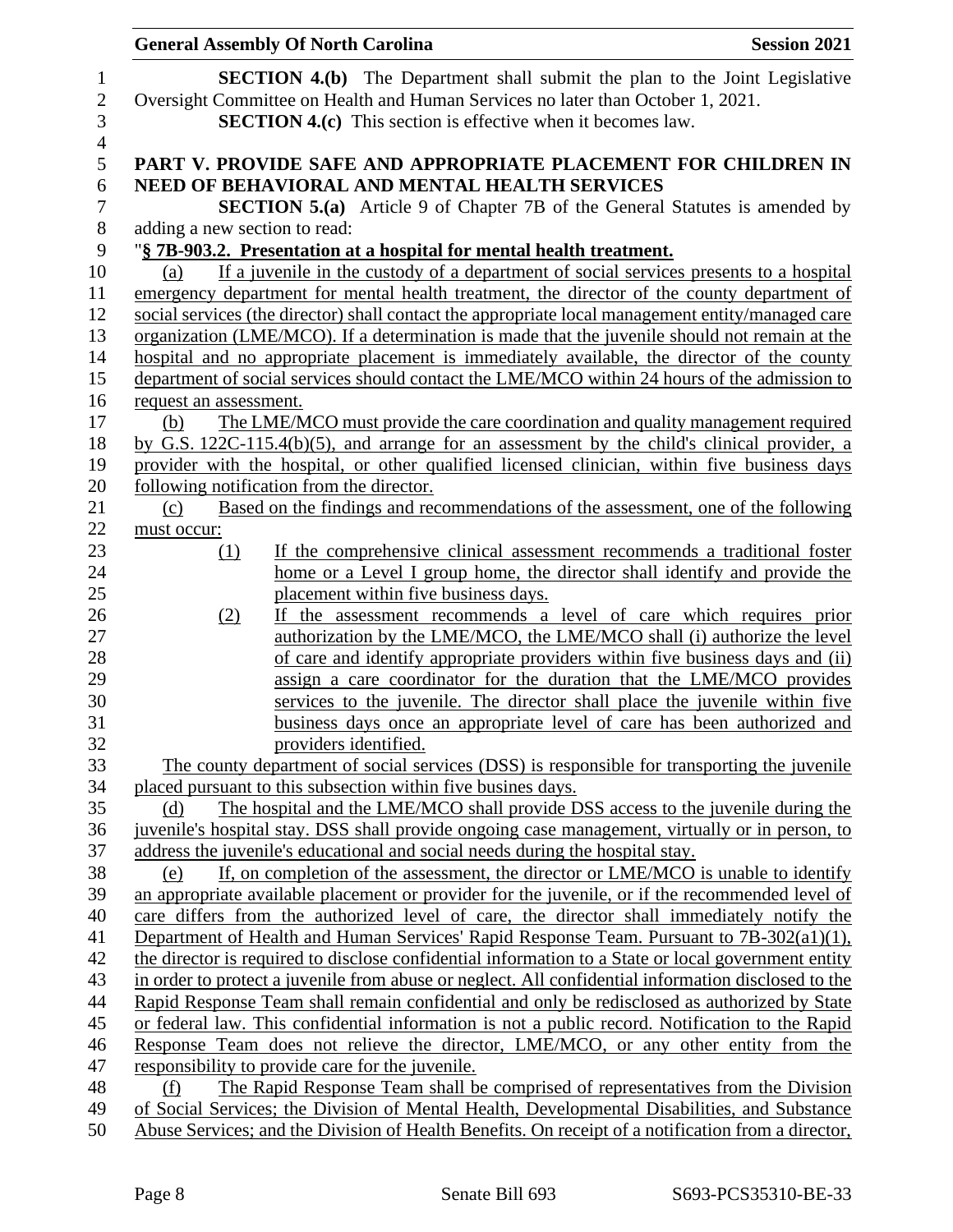|             | <b>General Assembly Of North Carolina</b>                                                            | <b>Session 2021</b> |
|-------------|------------------------------------------------------------------------------------------------------|---------------------|
|             | the Rapid Response Team shall evaluate the information provided and coordinate a response to         |                     |
|             | address the immediate needs of the juvenile. The response may include any of the following:          |                     |
| (1)         | Identifying an appropriate level of care for the juvenile.                                           |                     |
| (2)         | Identifying appropriate providers or other placement for the juvenile.                               |                     |
| (3)         | Making a referral to qualified services providers.                                                   |                     |
| (4)         | Developing an action plan to ensure the needs of the juvenile are met.                               |                     |
| (5)         | Developing a plan to ensure that relevant parties carry out any responsibilities                     |                     |
|             | to the juvenile.                                                                                     |                     |
| (g)         | As used in this section, "assessment" means a comprehensive clinical assessment, a                   |                     |
|             | psychiatric evaluation, or a substantially similar assessment."                                      |                     |
|             | <b>SECTION 5.(b)</b> Article 9 of Chapter 7B of the General Statutes is amended by                   |                     |
|             | adding a new section to read:                                                                        |                     |
|             | "§ 7B-903.3. Emergency motion for placement and payment.                                             |                     |
| (a)         | A motion may be filed for a hearing by the court if a juvenile in the custody of a                   |                     |
|             | department of social services is admitted to a hospital emergency department for mental health       |                     |
|             | treatment if any of the provisions of G.S. 7B-903.2 subsection (a) through subsection (e) are not    |                     |
| met.        |                                                                                                      |                     |
| (b)         | Any party to the juvenile case, the Department of Health and Human Services, the                     |                     |
|             | hospital where the juvenile is currently admitted, or the LME/MCO may make a limited                 |                     |
|             | appearance for the sole purpose of filing a motion pursuant to this section in the district court in |                     |
|             | the county with jurisdiction over the juvenile in the abuse, neglect, and dependency matter,         |                     |
|             | regarding the juvenile's continued stay in an emergency department, or subsequent admission to       |                     |
| a hospital. |                                                                                                      |                     |
| (c)         | The petitioner shall bear the burden at every stage of the proceedings to provide clear              |                     |
|             | and convincing evidence that the provisions of G.S. 7B-903.2 were not met. The motion shall          |                     |
|             | specifically describe the provisions of G.S. 7B-903.2 which were allegedly not satisfied.            |                     |
| (d)         | The motion shall be served on all parties to the juvenile proceeding pursuant to                     |                     |
|             | G.S. 1A-1, Rule 5. The motion shall also be served upon the hospital where the juvenile is           |                     |
|             | receiving services, the LME/MCO for the juvenile, and the Department of Health and Human             |                     |
| Services.   |                                                                                                      |                     |
| (e)         | The motion shall be heard within five business days of the filing of the motion. The                 |                     |
|             | court may consider any evidence, including hearsay evidence as defined in G.S. 8C-1, Rule 801,       |                     |
|             | including testimony or evidence from any person who is not a party, that the court finds to be       |                     |
|             | relevant, reliable, and necessary to determine the needs of the juvenile and the most appropriate    |                     |
|             | disposition. The parties have the right to present evidence, and each party may advise the court     |                     |
|             | concerning the disposition they believe to be in the best interests of the juvenile. The hearing     |                     |
|             | shall be conducted in accordance with G.S. 7B-801.                                                   |                     |
| (f)         | At the hearing, the court shall make written findings of fact. The court shall determine             |                     |
|             | if the movant established that a responsible party failed to satisfy the requirements provided in    |                     |
|             | subsections (a) through (e) of G.S. 7B-903.2. The court shall also determine whether or not there    |                     |
|             | was evidence presented that there was no medical reason for the juvenile to remain in the hospital.  |                     |
| (g)         | The court may order any of the following:                                                            |                     |
| (1)         | The party responsible, to act in accordance with G.S. 7B-903.2.                                      |                     |
| (2)         | The juvenile be placed in accordance with the recommendations of the                                 |                     |
|             | assessment, if completed.                                                                            |                     |
| (3)         | An assessment for the juvenile be completed within five business days, and                           |                     |
|             | the juvenile be placed in accordance with the recommendations of that                                |                     |
|             | assessment.                                                                                          |                     |
| (4)         | Any relief the court finds appropriate.                                                              |                     |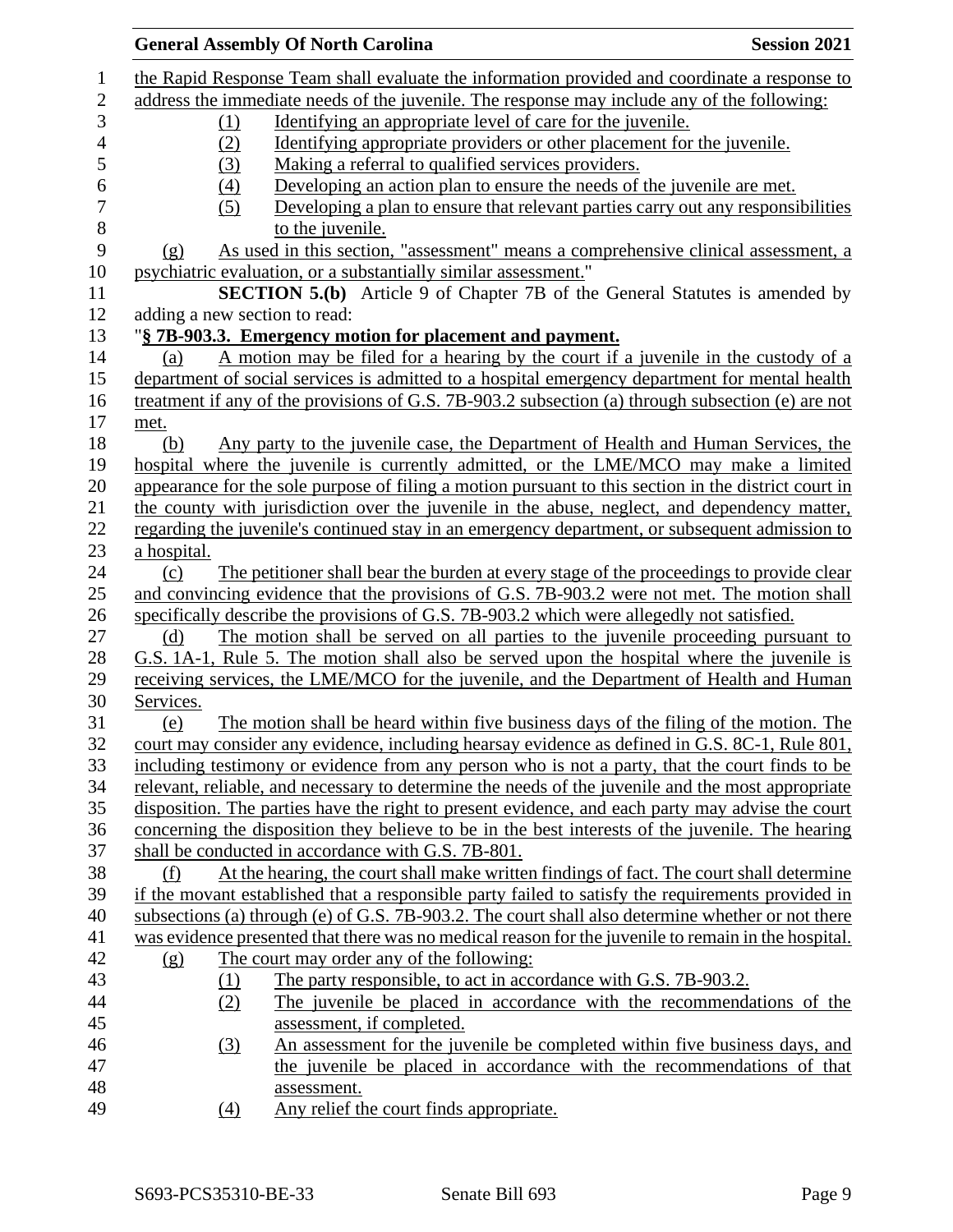|                  | <b>General Assembly Of North Carolina</b><br><b>Session 2021</b>                                                                           |  |
|------------------|--------------------------------------------------------------------------------------------------------------------------------------------|--|
| $\mathbf{1}$     | The order shall be reduced to writing, signed, and entered no later than 48 hours<br><u>(h)</u>                                            |  |
| $\overline{c}$   | following the completion of the hearing. The clerk of court for juvenile matters shall schedule a                                          |  |
| 3                | subsequent hearing for review within 30 calendar days of the order.                                                                        |  |
| 4                | If at any time after the motion is filed, the juvenile is no longer staying at the hospital,<br>(i)                                        |  |
| 5                | the motion shall be dismissed and any related hearing shall be removed from the calendar.                                                  |  |
| 6                | As used in this section, "assessment" means a comprehensive clinical assessment, a<br>(i)                                                  |  |
| $\boldsymbol{7}$ | psychiatric evaluation, or a substantially similar assessment."                                                                            |  |
| $8\,$            | <b>SECTION 5.(c)</b> Subsection (b) of this section becomes effective on January 1, 2022.                                                  |  |
| 9<br>10          | The remainder of this section is effective when it becomes law.                                                                            |  |
| 11               | PART VI. REQUIRE PUBLIC SCHOOLS TO PROVIDE STUDENTS WITH                                                                                   |  |
| 12               | INFORMATION AND RESOURCES ON CHILD ABUSE AND NEGLECT,                                                                                      |  |
| 13               | <b>INCLUDING SEXUAL ABUSE</b>                                                                                                              |  |
| 14               | <b>SECTION 6.(a)</b> G.S. 115C-12 is amended by adding a new subdivision to read:                                                          |  |
| 15               | "(47) Duty regarding child abuse and neglect. – The State Board of Education, in                                                           |  |
| 16               | consultation with the Superintendent of Public Instruction, shall adopt a rule                                                             |  |
| 17               | requiring information on child abuse and neglect, including age-appropriate                                                                |  |
| 18               | information on sexual abuse, to be provided by public school units to students                                                             |  |
| 19               | in grades six through 12. This rule shall also apply to high schools under the                                                             |  |
| 20               | control of The University of North Carolina. Information shall be provided in                                                              |  |
| 21               | the form of (i) a document provided to all students at the beginning of each                                                               |  |
| 22               | school year and (ii) a display posted in visible, high-traffic areas throughout                                                            |  |
| 23               | each public secondary school. The document and display shall include, at a                                                                 |  |
| 24               | minimum, the following information:                                                                                                        |  |
| 25               | Likely warning signs indicating that a child may be a victim of abuse<br>$\underline{a}$ .                                                 |  |
| 26               | or neglect, including age-appropriate information on sexual abuse.                                                                         |  |
| 27               | The telephone number used for reporting abuse and neglect to the<br><u>b.</u>                                                              |  |
| 28               | department of social services in the county in which the school is                                                                         |  |
| 29               | located, in accordance with G.S. 7B-301.                                                                                                   |  |
| 30               | A statement that information reported pursuant to sub-subdivision b.<br>$\underline{c}$ .                                                  |  |
| 31               | of this subdivision shall be held in the strictest confidence, to the extent                                                               |  |
| 32               | permitted by law, pursuant to G.S. 7B-302(a1).                                                                                             |  |
| 33               | Available resources developed pursuant to G.S. 115C-105.51,<br>$\underline{d}$ .                                                           |  |
| 34<br>35         | including the anonymous safety tip line application."<br><b>SECTION 6.(b)</b> G.S. 115C-47 is amended by adding a new subdivision to read: |  |
| 36               | <u>To Provide Information About Child Abuse and Neglect. – Local boards of</u><br>" (65)                                                   |  |
| 37               | education shall implement the rule addressing student awareness of child                                                                   |  |
| 38               | abuse and neglect, including sexual abuse, adopted by the State Board of                                                                   |  |
| 39               | Education under G.S. 115C-12(47)."                                                                                                         |  |
| 40               | <b>SECTION 6.(c)</b> G.S. 115C-218.75 is amended by adding a new subsection to read:                                                       |  |
| 41               | Information About Child Abuse and Neglect. - A charter school shall implement the<br>"(e2)                                                 |  |
| 42               | rule addressing student awareness of child abuse and neglect, including sexual abuse, adopted by                                           |  |
| 43               | the State Board of Education under G.S. 115C-12(47)."                                                                                      |  |
| 44               | <b>SECTION 6.(d)</b> G.S. 115C-238.66 is amended by adding a new subdivision to read:                                                      |  |
| 45               | Information about child abuse and neglect. - A regional school shall<br>"(7f)                                                              |  |
| 46               | implement the rule addressing student awareness of child abuse and neglect,                                                                |  |
| 47               | including sexual abuse, adopted by the State Board of Education under                                                                      |  |
| 48               | G.S. $115C-12(47)$ ."                                                                                                                      |  |
| 49               | <b>SECTION 6.(e)</b> Article 4 of Chapter 116 of the General Statutes is amended by                                                        |  |
| 50               | adding a new section to read:                                                                                                              |  |
| 51               | "§ 116-69.2. Information about child abuse and neglect.                                                                                    |  |